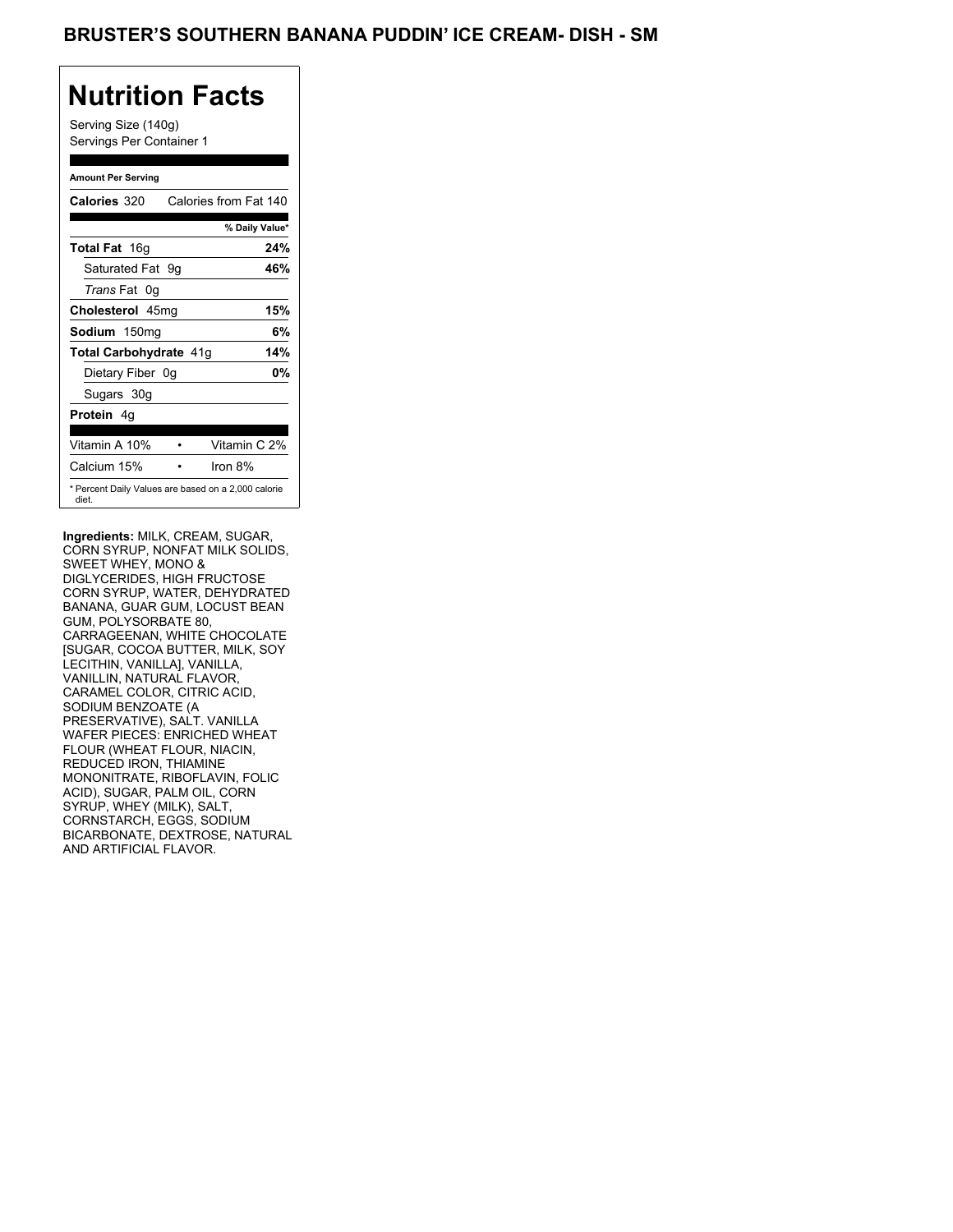### BRUSTER'S SOUTHERN BANANA PUDDIN' ICE CREAM- DISH - REG

# Nutrition Facts

Serving Size (210g) Servings Per Container 1

### Amount Per Serving

| Calories 480                                                 | Calories from Fat 210 |
|--------------------------------------------------------------|-----------------------|
|                                                              | % Daily Value*        |
| Total Fat 24g                                                | 36%                   |
| Saturated Fat 14g                                            | 68%                   |
| Trans Fat 0q                                                 |                       |
| Cholesterol 65mg                                             | 22%                   |
| Sodium 220mg                                                 | 9%                    |
| Total Carbohydrate 61g                                       | 20%                   |
| Dietary Fiber 0g                                             | 0%                    |
| Sugars 45g                                                   |                       |
| Protein 6q                                                   |                       |
| Vitamin A 15%                                                | Vitamin C 4%          |
| Calcium 20%                                                  | Iron $15%$            |
| * Percent Daily Values are based on a 2,000 calorie<br>diet. |                       |

Ingredients: MILK, CREAM, SUGAR, CORN SYRUP, NONFAT MILK SOLIDS, SWEET WHEY, MONO & DIGLYCERIDES, HIGH FRUCTOSE CORN SYRUP, WATER, DEHYDRATED BANANA, GUAR GUM, LOCUST BEAN GUM, POLYSORBATE 80, CARRAGEENAN, WHITE CHOCOLATE [SUGAR, COCOA BUTTER, MILK, SOY LECITHIN, VANILLA], VANILLA, VANILLIN, NATURAL FLAVOR, CARAMEL COLOR, CITRIC ACID, SODIUM BENZOATE (A PRESERVATIVE), SALT. VANILLA WAFER PIECES: ENRICHED WHEAT FLOUR (WHEAT FLOUR, NIACIN, REDUCED IRON, THIAMINE MONONITRATE, RIBOFLAVIN, FOLIC ACID), SUGAR, PALM OIL, CORN SYRUP, WHEY (MILK), SALT, CORNSTARCH, EGGS, SODIUM BICARBONATE, DEXTROSE, NATURAL AND ARTIFICIAL FLAVOR.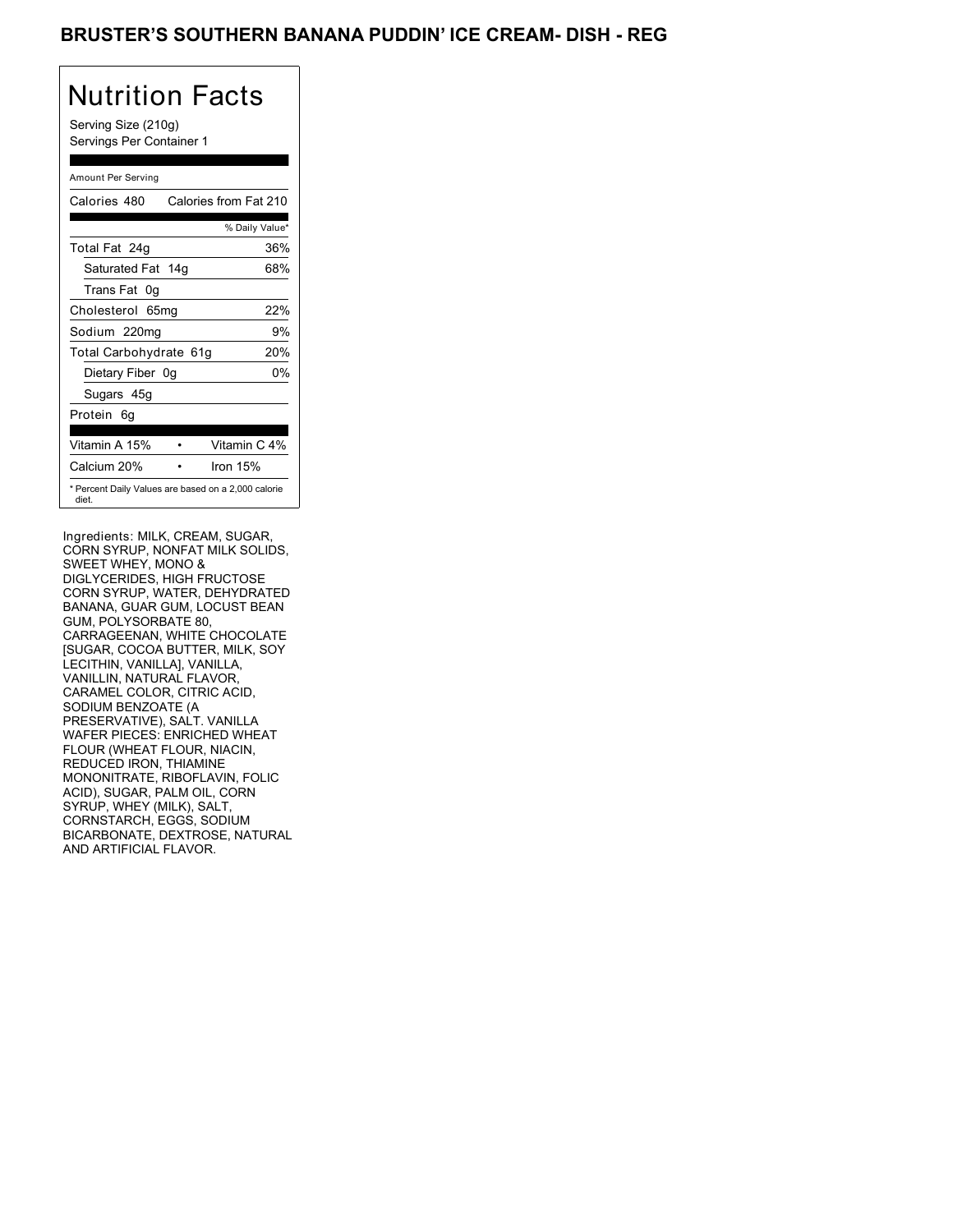### BRUSTER'S SOUTHERN BANANA PUDDIN' ICE CREAM- DISH - LG

# Nutrition Facts

Serving Size (280g) Servings Per Container 1

#### Amount Per Serving

| Calories 640           | Calories from Fat 280                               |
|------------------------|-----------------------------------------------------|
|                        | % Daily Value*                                      |
| Total Fat 32g          | 48%                                                 |
| Saturated Fat 18g      | 91%                                                 |
| Trans Fat 0q           |                                                     |
| Cholesterol 90mg       | 29%                                                 |
| Sodium 290mg           | 12%                                                 |
| Total Carbohydrate 81g | 27%                                                 |
| Dietary Fiber 0g       | 0%                                                  |
| Sugars 60g             |                                                     |
| Protein 8q             |                                                     |
|                        |                                                     |
| Vitamin A 20%          | Vitamin C 6%                                        |
| Calcium 25%            | Iron $15%$                                          |
| diet.                  | * Percent Daily Values are based on a 2,000 calorie |

Ingredients: MILK, CREAM, SUGAR, CORN SYRUP, NONFAT MILK SOLIDS, SWEET WHEY, MONO & DIGLYCERIDES, HIGH FRUCTOSE CORN SYRUP, WATER, DEHYDRATED BANANA, GUAR GUM, LOCUST BEAN GUM, POLYSORBATE 80, CARRAGEENAN, WHITE CHOCOLATE [SUGAR, COCOA BUTTER, MILK, SOY LECITHIN, VANILLA], VANILLA, VANILLIN, NATURAL FLAVOR, CARAMEL COLOR, CITRIC ACID, SODIUM BENZOATE (A PRESERVATIVE), SALT. VANILLA WAFER PIECES: ENRICHED WHEAT FLOUR (WHEAT FLOUR, NIACIN, REDUCED IRON, THIAMINE MONONITRATE, RIBOFLAVIN, FOLIC ACID), SUGAR, PALM OIL, CORN SYRUP, WHEY (MILK), SALT, CORNSTARCH, EGGS, SODIUM BICARBONATE, DEXTROSE, NATURAL AND ARTIFICIAL FLAVOR.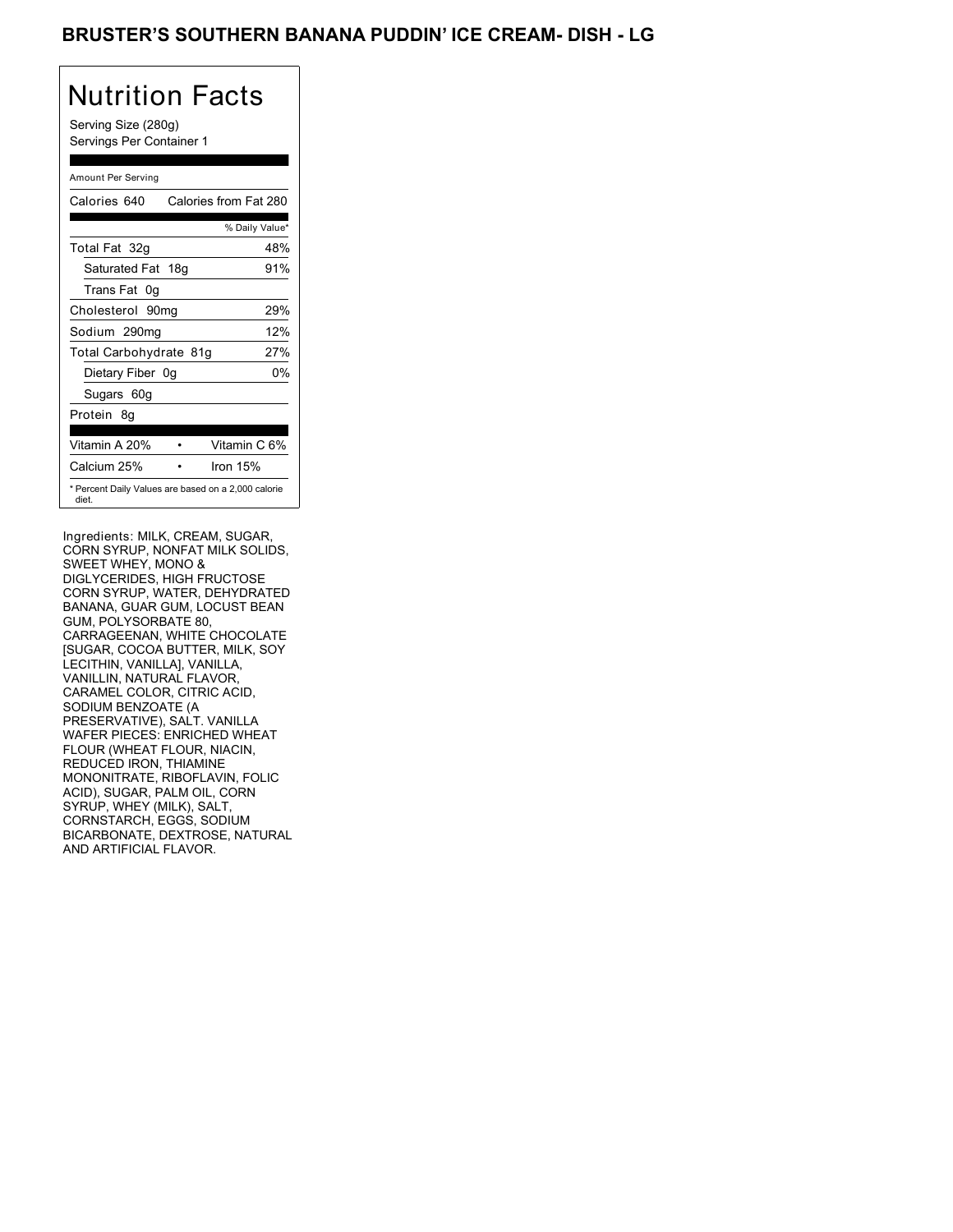Serving Size (153g) Servings Per Container 1

### Amount Per Serving

| Calories 370           | Calories from Fat 140                               |
|------------------------|-----------------------------------------------------|
|                        | % Daily Value*                                      |
| Total Fat 16g          | 25%                                                 |
| Saturated Fat 9g       | 46%                                                 |
| Trans Fat 0q           |                                                     |
| Cholesterol 45mg       | 15%                                                 |
| Sodium 170mg           | 7%                                                  |
| Total Carbohydrate 53g | 18%                                                 |
| Dietary Fiber 0g       | 0%                                                  |
| Sugars 33g             |                                                     |
| Protein 5g             |                                                     |
| Vitamin A 10%          | Vitamin C 2%                                        |
| Calcium 15%            | Iron $10%$                                          |
| diet.                  | * Percent Daily Values are based on a 2,000 calorie |

Ingredients: MILK, CREAM, SUGAR, CORN SYRUP, NONFAT MILK SOLIDS, SWEET WHEY, MONO & DIGLYCERIDES, HIGH FRUCTOSE CORN SYRUP, WATER, DEHYDRATED BANANA, GUAR GUM, LOCUST BEAN GUM, POLYSORBATE 80, CARRAGEENAN, WHITE CHOCOLATE [SUGAR, COCOA BUTTER, MILK, SOY LECITHIN, VANILLA], VANILLA, VANILLIN, NATURAL FLAVOR, CARAMEL COLOR, CITRIC ACID, SODIUM BENZOATE (A PRESERVATIVE), SALT. VANILLA WAFER PIECES: ENRICHED WHEAT FLOUR (WHEAT FLOUR, NIACIN, REDUCED IRON, THIAMINE MONONITRATE, RIBOFLAVIN, FOLIC ACID), SUGAR, PALM OIL, CORN SYRUP, WHEY (MILK), SALT, CORNSTARCH, EGGS, SODIUM BICARBONATE, DEXTROSE, NATURAL AND ARTIFICIAL FLAVOR. SUGAR CONE: ENRICHED WHEAT FLOUR (ENRICHED WITH NIACIN, REDUCED IRON, THIAMIN MONONITRATE, RIBOFLAVIN, FOLIC ACID), TAPIOCA FLOUR, SUGAR, VEGETABLE SHORTENING (SOYBEAN AND/OR CANOLA OIL, MODIFIED PALM OIL, SOY LECITHIN, AND/OR PARTIALLY HYDROGENATED SOYBEAN OIL), OAT FIBER AND/OR VEGETABLE FIBER, SALT, CARAMEL COLOR, ARTIFICIAL FLAVOR, SOY LECITHIN.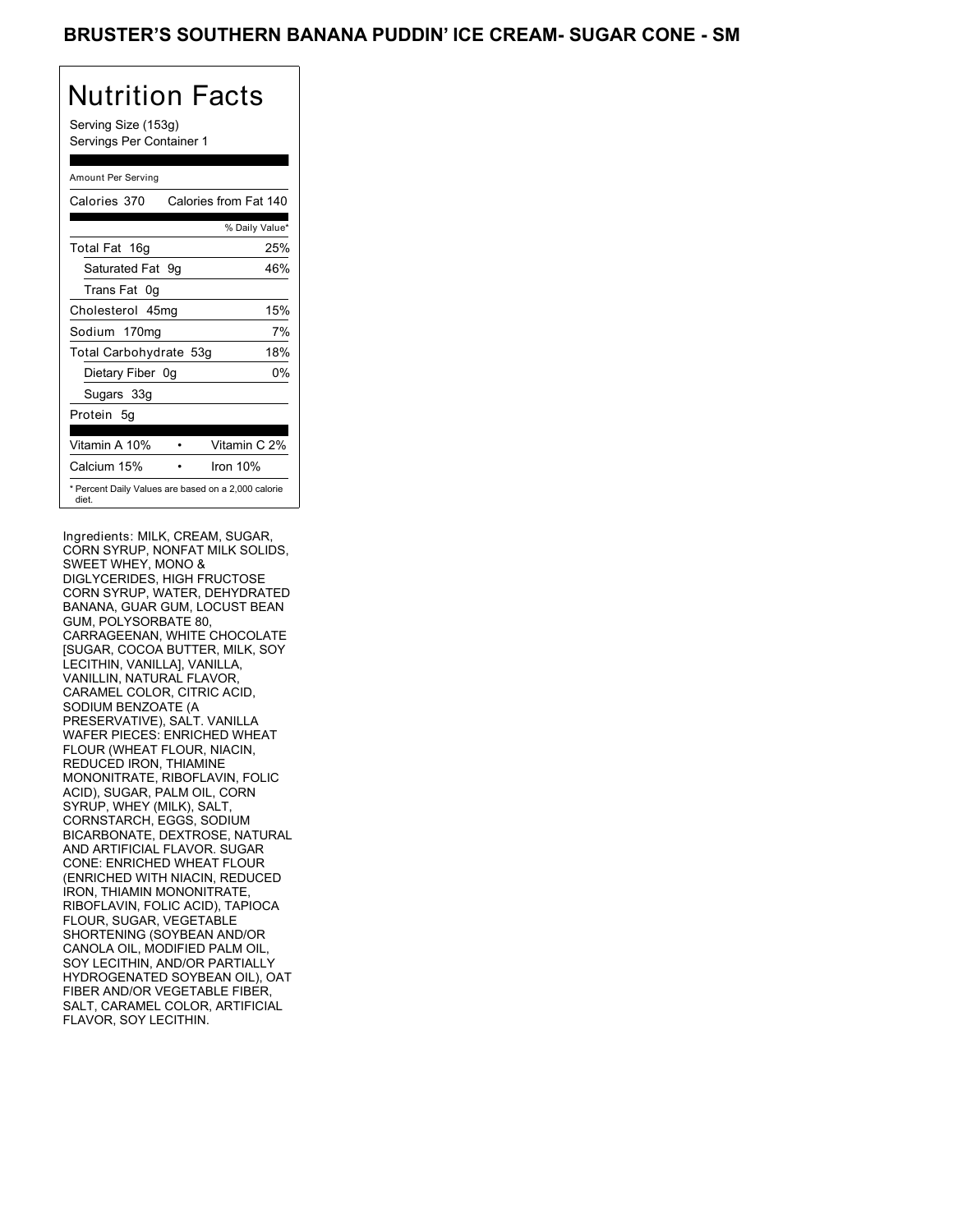Serving Size (223g) Servings Per Container 1

### Amount Per Serving

| Calories 530           | Calories from Fat 220                               |
|------------------------|-----------------------------------------------------|
|                        | % Daily Value*                                      |
| Total Fat 24g          | 37%                                                 |
| Saturated Fat 14g      | 68%                                                 |
| Trans Fat 0q           |                                                     |
| Cholesterol 65mg       | 22%                                                 |
| Sodium 240mg           | 10%                                                 |
| Total Carbohydrate 73g | 24%                                                 |
| Dietary Fiber 0g       | 0%                                                  |
| Sugars 48g             |                                                     |
| Protein 7q             |                                                     |
| Vitamin A 15%          | Vitamin C 4%                                        |
| Calcium 20%            | Iron $15%$                                          |
| diet.                  | * Percent Daily Values are based on a 2,000 calorie |

Ingredients: MILK, CREAM, SUGAR, CORN SYRUP, NONFAT MILK SOLIDS, SWEET WHEY, MONO & DIGLYCERIDES, HIGH FRUCTOSE CORN SYRUP, WATER, DEHYDRATED BANANA, GUAR GUM, LOCUST BEAN GUM, POLYSORBATE 80, CARRAGEENAN, WHITE CHOCOLATE [SUGAR, COCOA BUTTER, MILK, SOY LECITHIN, VANILLA], VANILLA, VANILLIN, NATURAL FLAVOR, CARAMEL COLOR, CITRIC ACID, SODIUM BENZOATE (A PRESERVATIVE), SALT. VANILLA WAFER PIECES: ENRICHED WHEAT FLOUR (WHEAT FLOUR, NIACIN, REDUCED IRON, THIAMINE MONONITRATE, RIBOFLAVIN, FOLIC ACID), SUGAR, PALM OIL, CORN SYRUP, WHEY (MILK), SALT, CORNSTARCH, EGGS, SODIUM BICARBONATE, DEXTROSE, NATURAL AND ARTIFICIAL FLAVOR. SUGAR CONE: ENRICHED WHEAT FLOUR (ENRICHED WITH NIACIN, REDUCED IRON, THIAMIN MONONITRATE, RIBOFLAVIN, FOLIC ACID), TAPIOCA FLOUR, SUGAR, VEGETABLE SHORTENING (SOYBEAN AND/OR CANOLA OIL, MODIFIED PALM OIL, SOY LECITHIN, AND/OR PARTIALLY HYDROGENATED SOYBEAN OIL), OAT FIBER AND/OR VEGETABLE FIBER, SALT, CARAMEL COLOR, ARTIFICIAL FLAVOR, SOY LECITHIN.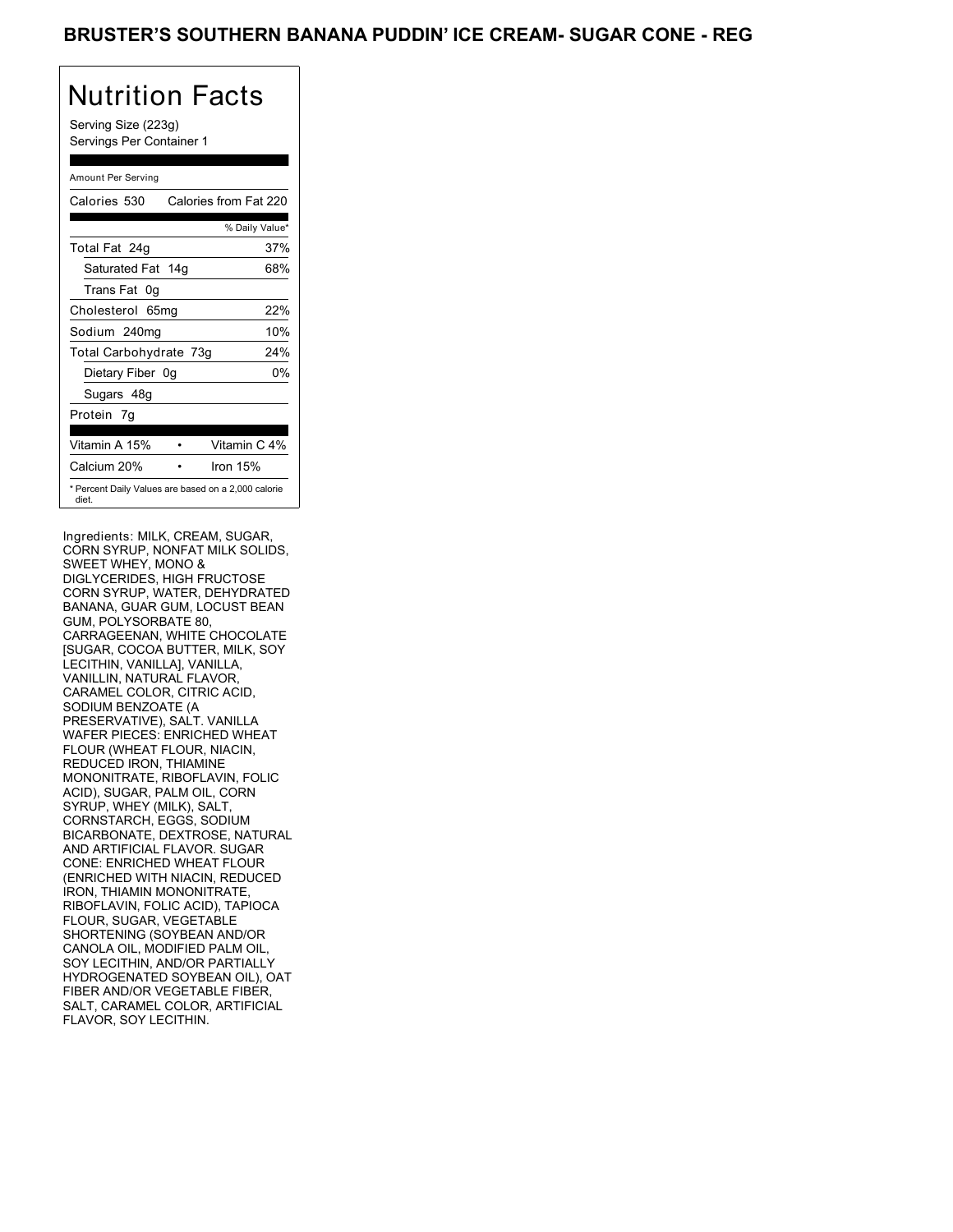Serving Size (293g) Servings Per Container 1

### Amount Per Serving

| Calories 690           | Calories from Fat 290                               |
|------------------------|-----------------------------------------------------|
|                        | % Daily Value*                                      |
| Total Fat 32g          | 49%                                                 |
| Saturated Fat 18g      | 91%                                                 |
| Trans Fat 0q           |                                                     |
| Cholesterol 90mg       | 29%                                                 |
| Sodium 310mg           | 13%                                                 |
| Total Carbohydrate 93g | 31%                                                 |
| Dietary Fiber 0g       | 0%                                                  |
| Sugars 63g             |                                                     |
| Protein 9q             |                                                     |
|                        |                                                     |
| Vitamin A 20%          | Vitamin C 6%                                        |
| Calcium 30%            | Iron $20%$                                          |
| diet.                  | * Percent Daily Values are based on a 2,000 calorie |

Ingredients: MILK, CREAM, SUGAR, CORN SYRUP, NONFAT MILK SOLIDS, SWEET WHEY, MONO & DIGLYCERIDES, HIGH FRUCTOSE CORN SYRUP, WATER, DEHYDRATED BANANA, GUAR GUM, LOCUST BEAN GUM, POLYSORBATE 80, CARRAGEENAN, WHITE CHOCOLATE [SUGAR, COCOA BUTTER, MILK, SOY LECITHIN, VANILLA], VANILLA, VANILLIN, NATURAL FLAVOR, CARAMEL COLOR, CITRIC ACID, SODIUM BENZOATE (A PRESERVATIVE), SALT. VANILLA WAFER PIECES: ENRICHED WHEAT FLOUR (WHEAT FLOUR, NIACIN, REDUCED IRON, THIAMINE MONONITRATE, RIBOFLAVIN, FOLIC ACID), SUGAR, PALM OIL, CORN SYRUP, WHEY (MILK), SALT, CORNSTARCH, EGGS, SODIUM BICARBONATE, DEXTROSE, NATURAL AND ARTIFICIAL FLAVOR. SUGAR CONE: ENRICHED WHEAT FLOUR (ENRICHED WITH NIACIN, REDUCED IRON, THIAMIN MONONITRATE, RIBOFLAVIN, FOLIC ACID), TAPIOCA FLOUR, SUGAR, VEGETABLE SHORTENING (SOYBEAN AND/OR CANOLA OIL, MODIFIED PALM OIL, SOY LECITHIN, AND/OR PARTIALLY HYDROGENATED SOYBEAN OIL), OAT FIBER AND/OR VEGETABLE FIBER, SALT, CARAMEL COLOR, ARTIFICIAL FLAVOR, SOY LECITHIN.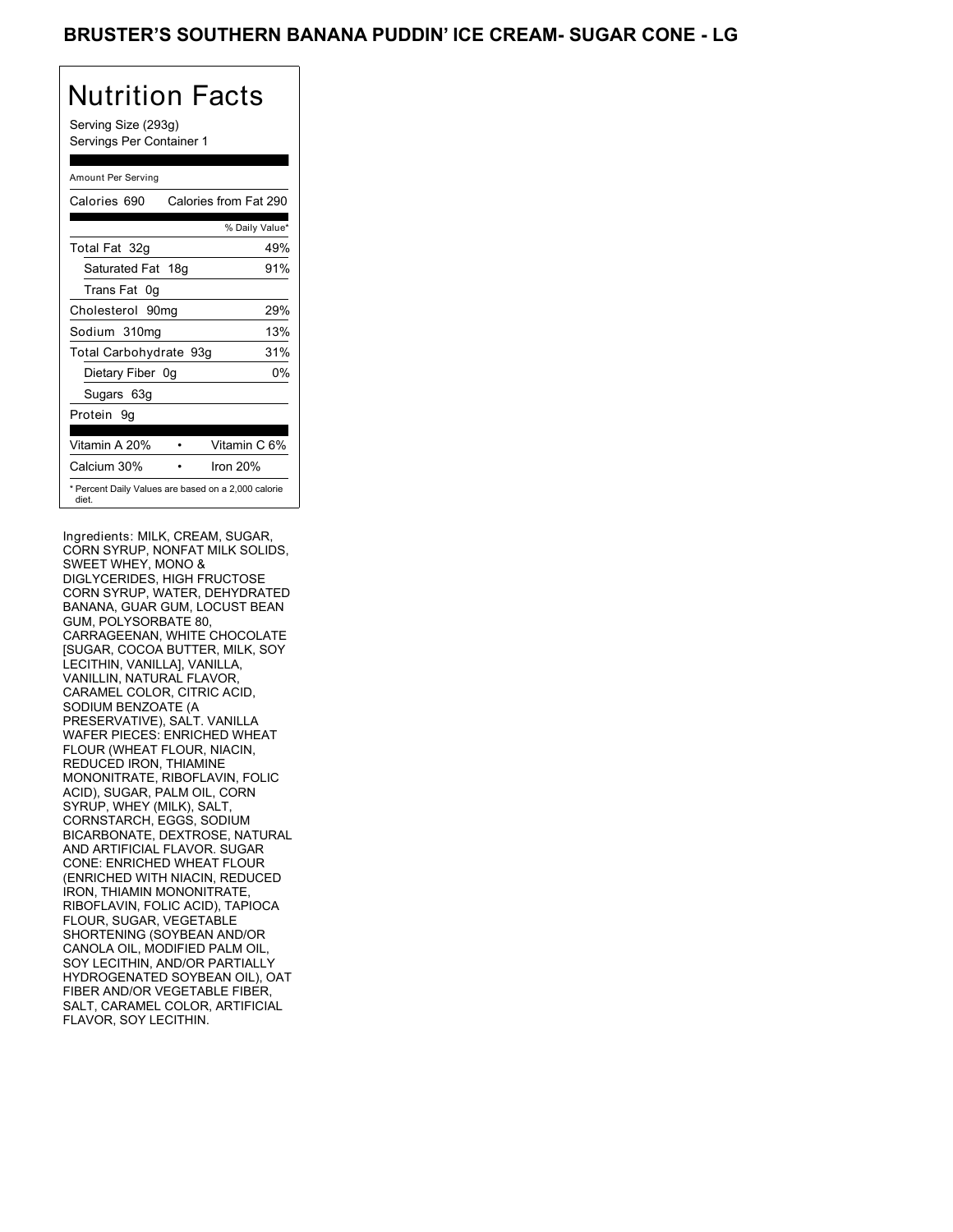Serving Size (146g) Servings Per Container 1

### Amount Per Serving

| Calories 340           | Calories from Fat 140                               |
|------------------------|-----------------------------------------------------|
|                        | % Daily Value*                                      |
| Total Fat 16g          | 24%                                                 |
| Saturated Fat 9q       | 46%                                                 |
| Trans Fat 0q           |                                                     |
| Cholesterol 45mg       | 15%                                                 |
| Sodium 160mg           | 6%                                                  |
| Total Carbohydrate 46g | 15%                                                 |
| Dietary Fiber 0g       | 0%                                                  |
| Sugars 30g             |                                                     |
| Protein 5q             |                                                     |
| Vitamin A 10%          | Vitamin C 2%                                        |
| Calcium 15%            | Iron $10%$                                          |
| diet.                  | * Percent Daily Values are based on a 2,000 calorie |

Ingredients: MILK, CREAM, SUGAR, CORN SYRUP, NONFAT MILK SOLIDS, SWEET WHEY, MONO & DIGLYCERIDES, HIGH FRUCTOSE CORN SYRUP, WATER, DEHYDRATED BANANA, GUAR GUM, LOCUST BEAN GUM, POLYSORBATE 80, CARRAGEENAN, WHITE CHOCOLATE [SUGAR, COCOA BUTTER, MILK, SOY LECITHIN, VANILLA], VANILLA, VANILLIN, NATURAL FLAVOR, CARAMEL COLOR, CITRIC ACID, SODIUM BENZOATE (A PRESERVATIVE), SALT. VANILLA WAFER PIECES: ENRICHED WHEAT FLOUR (WHEAT FLOUR, NIACIN, REDUCED IRON, THIAMINE MONONITRATE, RIBOFLAVIN, FOLIC ACID), SUGAR, PALM OIL, CORN SYRUP, WHEY (MILK), SALT, CORNSTARCH, EGGS, SODIUM BICARBONATE, DEXTROSE, NATURAL AND ARTIFICIAL FLAVOR. CAKE CONE: ENRICHED WHEAT FLOUR (ENRICHED WITH NIACIN, REDUCED IRON, THIAMIN MONONITRATE, RIBOFLAVIN, FOLIC ACID), TAPIOCA FLOUR, SUGAR, VEGETABLE OIL SHORTENING (SOYBEAN AND/OR CANOLA OIL, MODIFIED PALM OIL, SOY LECITHIN, AND/OR PARTIALLY HYDROGENATED SOYBEAN OIL), LEAVENING (SODIUM BICARBONATE, AMMONIUM BICARBONATE), SALT, NATURAL FLAVOR, ANNATTO (VEGETABLE COLOR).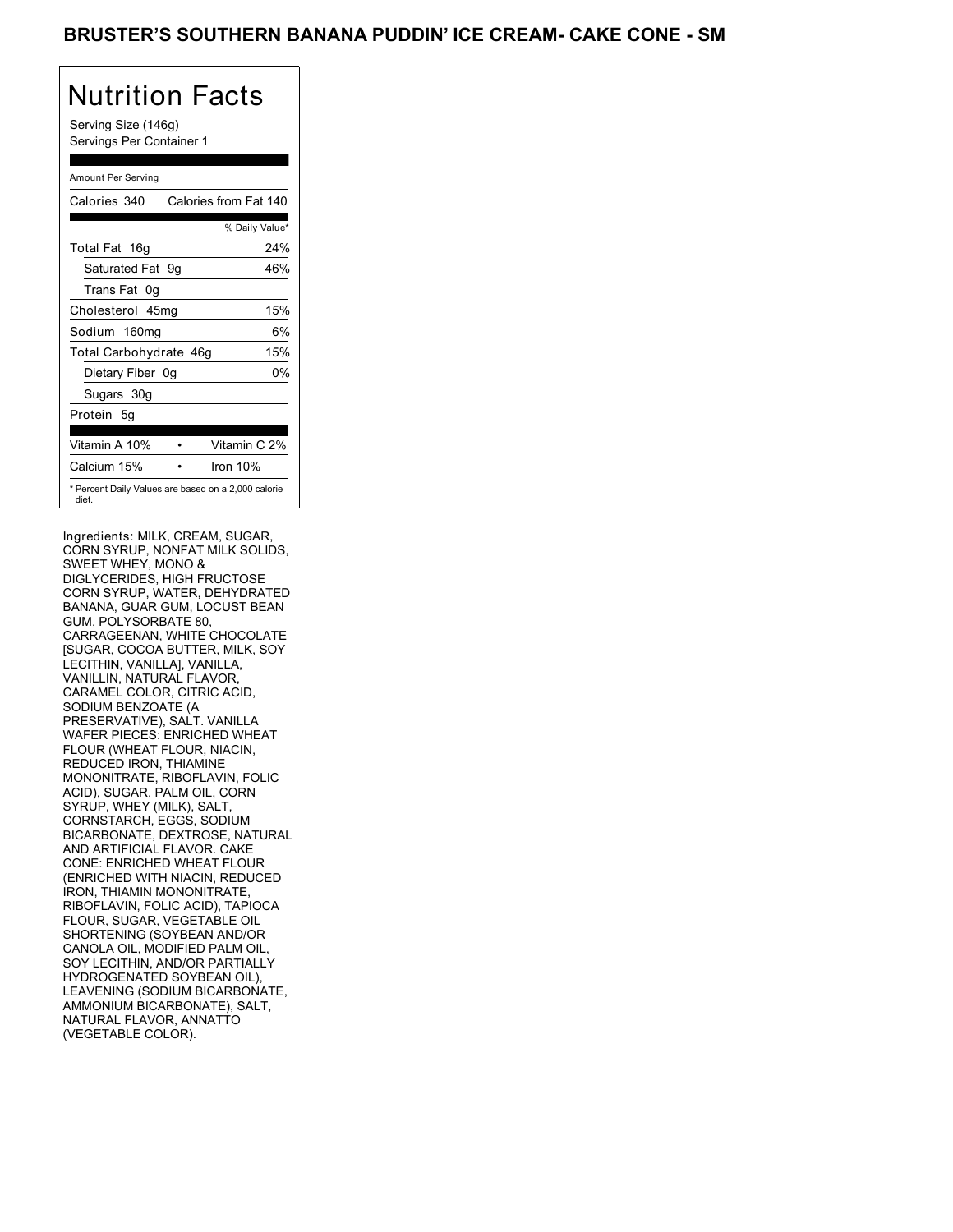Serving Size (216g) Servings Per Container 1

### Amount Per Serving

| Calories 500                                                 | Calories from Fat 210 |
|--------------------------------------------------------------|-----------------------|
|                                                              | % Daily Value*        |
| Total Fat 24g                                                | 37%                   |
| Saturated Fat 14g                                            | 68%                   |
| Trans Fat 0q                                                 |                       |
| Cholesterol 65mg                                             | 22%                   |
| Sodium 230mg                                                 | 9%                    |
| Total Carbohydrate 66g                                       | 22%                   |
| Dietary Fiber 0g                                             | 0%                    |
| Sugars 45g                                                   |                       |
| Protein 7q                                                   |                       |
|                                                              |                       |
| Vitamin A 15%                                                | Vitamin C 4%          |
| Calcium 20%                                                  | Iron $15%$            |
| * Percent Daily Values are based on a 2,000 calorie<br>diet. |                       |

Ingredients: MILK, CREAM, SUGAR, CORN SYRUP, NONFAT MILK SOLIDS, SWEET WHEY, MONO & DIGLYCERIDES, HIGH FRUCTOSE CORN SYRUP, WATER, DEHYDRATED BANANA, GUAR GUM, LOCUST BEAN GUM, POLYSORBATE 80, CARRAGEENAN, WHITE CHOCOLATE [SUGAR, COCOA BUTTER, MILK, SOY LECITHIN, VANILLA], VANILLA, VANILLIN, NATURAL FLAVOR, CARAMEL COLOR, CITRIC ACID, SODIUM BENZOATE (A PRESERVATIVE), SALT. VANILLA WAFER PIECES: ENRICHED WHEAT FLOUR (WHEAT FLOUR, NIACIN, REDUCED IRON, THIAMINE MONONITRATE, RIBOFLAVIN, FOLIC ACID), SUGAR, PALM OIL, CORN SYRUP, WHEY (MILK), SALT, CORNSTARCH, EGGS, SODIUM BICARBONATE, DEXTROSE, NATURAL AND ARTIFICIAL FLAVOR. CAKE CONE: ENRICHED WHEAT FLOUR (ENRICHED WITH NIACIN, REDUCED IRON, THIAMIN MONONITRATE, RIBOFLAVIN, FOLIC ACID), TAPIOCA FLOUR, SUGAR, VEGETABLE OIL SHORTENING (SOYBEAN AND/OR CANOLA OIL, MODIFIED PALM OIL, SOY LECITHIN, AND/OR PARTIALLY HYDROGENATED SOYBEAN OIL), LEAVENING (SODIUM BICARBONATE, AMMONIUM BICARBONATE), SALT, NATURAL FLAVOR, ANNATTO (VEGETABLE COLOR).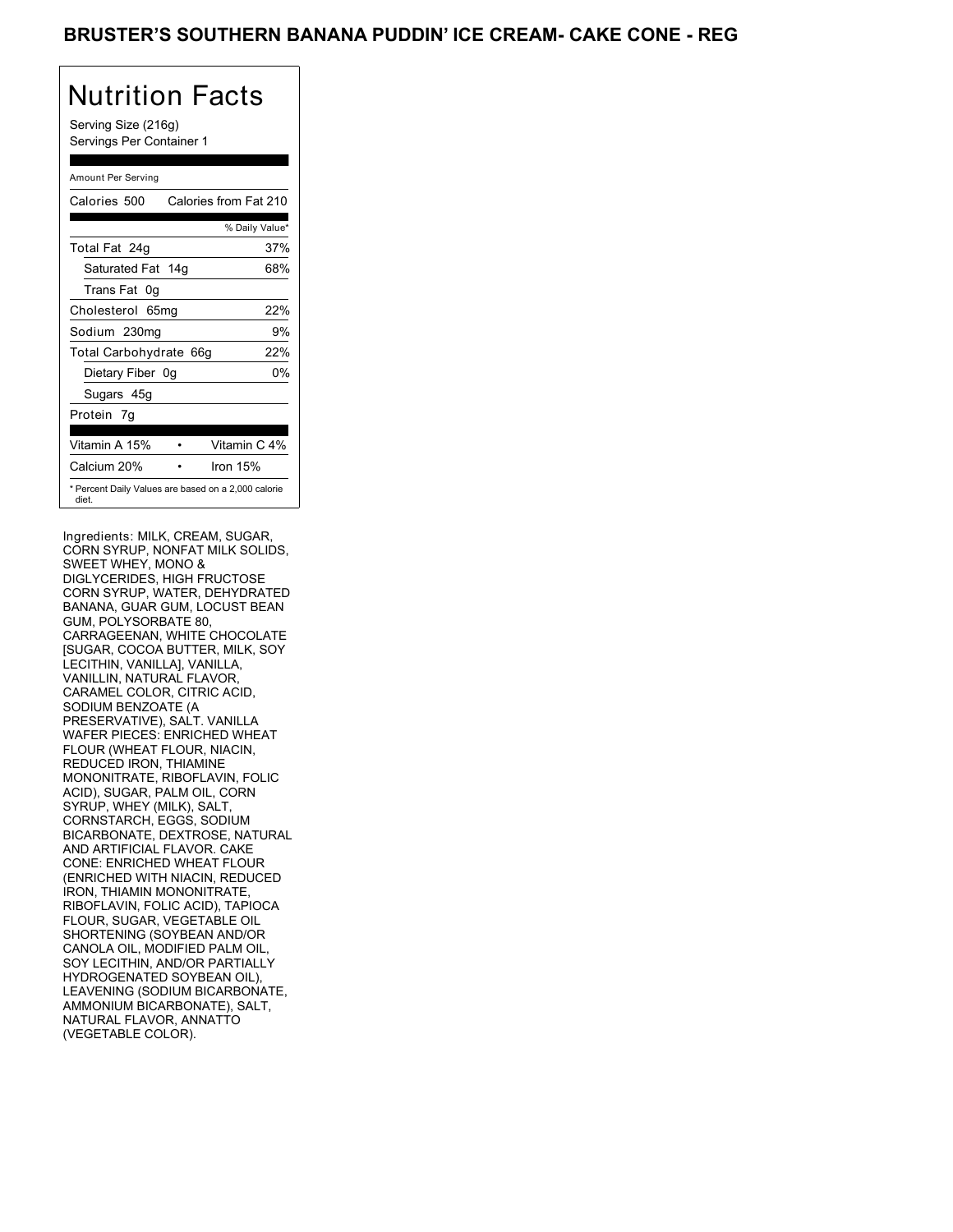Serving Size (286g) Servings Per Container 1

### Amount Per Serving

| Calories 660           | Calories from Fat 280                               |
|------------------------|-----------------------------------------------------|
|                        | % Daily Value*                                      |
| Total Fat 32g          | 49%                                                 |
| Saturated Fat 18g      | 91%                                                 |
| Trans Fat 0q           |                                                     |
| Cholesterol 90mg       | 29%                                                 |
| Sodium 300mg           | 13%                                                 |
| Total Carbohydrate 86g | 29%                                                 |
| Dietary Fiber 0g       | 0%                                                  |
| Sugars 61g             |                                                     |
| Protein 9q             |                                                     |
| Vitamin A 20%          | Vitamin C 6%                                        |
| Calcium 25%            | Iron $20%$                                          |
| diet.                  | * Percent Daily Values are based on a 2,000 calorie |

Ingredients: MILK, CREAM, SUGAR, CORN SYRUP, NONFAT MILK SOLIDS, SWEET WHEY, MONO & DIGLYCERIDES, HIGH FRUCTOSE CORN SYRUP, WATER, DEHYDRATED BANANA, GUAR GUM, LOCUST BEAN GUM, POLYSORBATE 80, CARRAGEENAN, WHITE CHOCOLATE [SUGAR, COCOA BUTTER, MILK, SOY LECITHIN, VANILLA], VANILLA, VANILLIN, NATURAL FLAVOR, CARAMEL COLOR, CITRIC ACID, SODIUM BENZOATE (A PRESERVATIVE), SALT. VANILLA WAFER PIECES: ENRICHED WHEAT FLOUR (WHEAT FLOUR, NIACIN, REDUCED IRON, THIAMINE MONONITRATE, RIBOFLAVIN, FOLIC ACID), SUGAR, PALM OIL, CORN SYRUP, WHEY (MILK), SALT, CORNSTARCH, EGGS, SODIUM BICARBONATE, DEXTROSE, NATURAL AND ARTIFICIAL FLAVOR. CAKE CONE: ENRICHED WHEAT FLOUR (ENRICHED WITH NIACIN, REDUCED IRON, THIAMIN MONONITRATE, RIBOFLAVIN, FOLIC ACID), TAPIOCA FLOUR, SUGAR, VEGETABLE OIL SHORTENING (SOYBEAN AND/OR CANOLA OIL, MODIFIED PALM OIL, SOY LECITHIN, AND/OR PARTIALLY HYDROGENATED SOYBEAN OIL), LEAVENING (SODIUM BICARBONATE, AMMONIUM BICARBONATE), SALT, NATURAL FLAVOR, ANNATTO (VEGETABLE COLOR).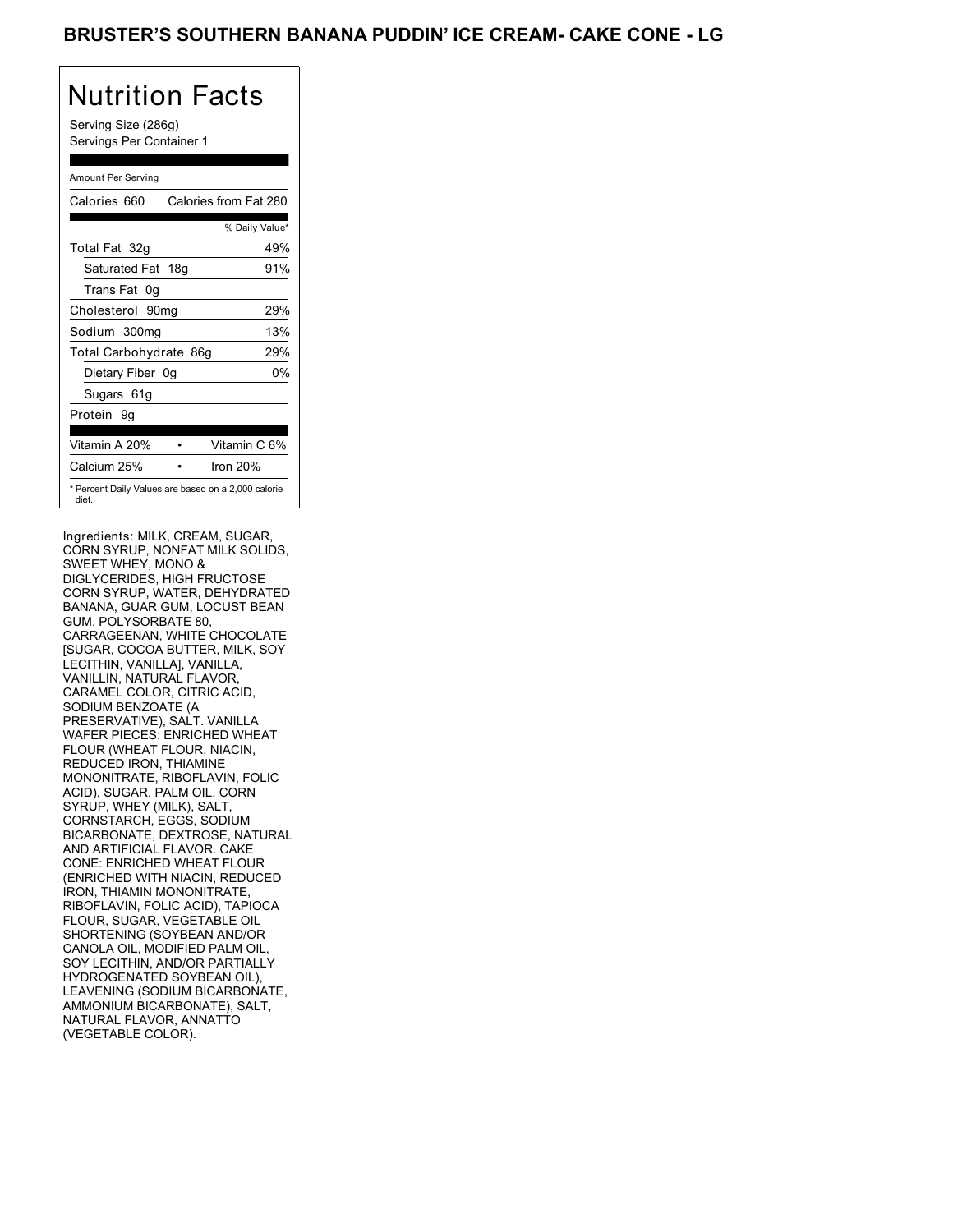Serving Size (170g) Servings Per Container 1

### Amount Per Serving

| Calories 450                                                 | Calories from Fat 170 |
|--------------------------------------------------------------|-----------------------|
|                                                              | % Daily Value*        |
| Total Fat 19g                                                | 29%                   |
| Saturated Fat 10g                                            | 50%                   |
| Trans Fat 0q                                                 |                       |
| Cholesterol 50mg                                             | 17%                   |
| Sodium 150mg                                                 | 6%                    |
| Total Carbohydrate 63g                                       | 21%                   |
| Dietary Fiber 0g                                             | 0%                    |
| Sugars 40g                                                   |                       |
| Protein 6q                                                   |                       |
| Vitamin A 10%                                                | Vitamin C 2%          |
| Calcium 15%                                                  | Iron $10%$            |
| * Percent Daily Values are based on a 2,000 calorie<br>diet. |                       |

Ingredients: MILK, CREAM, SUGAR, CORN SYRUP, NONFAT MILK SOLIDS, SWEET WHEY, MONO & DIGLYCERIDES, HIGH FRUCTOSE CORN SYRUP, WATER, DEHYDRATED BANANA, GUAR GUM, LOCUST BEAN GUM, POLYSORBATE 80, CARRAGEENAN, WHITE CHOCOLATE [SUGAR, COCOA BUTTER, MILK, SOY LECITHIN, VANILLA], VANILLA, VANILLIN, NATURAL FLAVOR, CARAMEL COLOR, CITRIC ACID, SODIUM BENZOATE (A PRESERVATIVE), SALT. VANILLA WAFER PIECES: ENRICHED WHEAT FLOUR (WHEAT FLOUR, NIACIN, REDUCED IRON, THIAMINE MONONITRATE, RIBOFLAVIN, FOLIC ACID), SUGAR, PALM OIL, CORN SYRUP, WHEY (MILK), SALT, CORNSTARCH, EGGS, SODIUM BICARBONATE, DWAFFLE CONE: ENRICHED BLEACHED WHEAT FLOUR (ENRICHED WITH NIACIN, REDUCED IRON, THIAMIN MONONITRATE, RIBOFLAVIN, FOLIC ACID), SUGAR, VEGETABLE SHORTENING (PARTIALLY HYDROGENATED SOYBEAN AND COTTONSEED OILS), WHOLE EGG, ARTIFICIAL FLAVOR (INCLUDING MALTODEXTRIN, MODIFIED CORNSTARCH, BUTTER, BUTTERMILK), DEXTROSE, SOY LECITHIN, ARTIFICIAL VANILLA FLAVOR.EXTROSE, NATURAL AND ARTIFICIAL FLAVOR.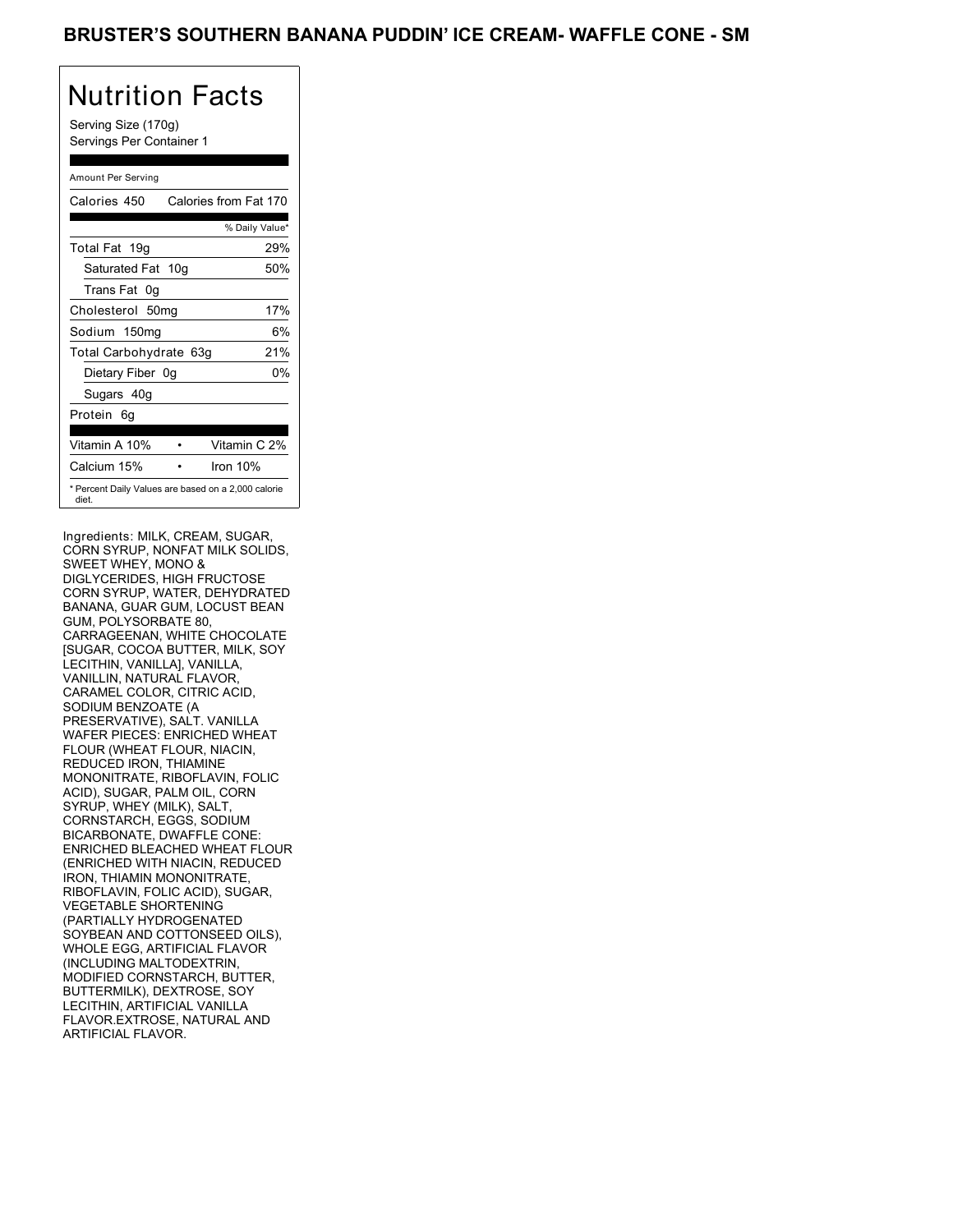Serving Size (240g) Servings Per Container 1

### Amount Per Serving

| Calories 610           | Calories from Fat 240                               |
|------------------------|-----------------------------------------------------|
|                        | % Daily Value*                                      |
| Total Fat 27g          | 41%                                                 |
| Saturated Fat 14g      | 72%                                                 |
| Trans Fat 0q           |                                                     |
| Cholesterol 75mg       | 25%                                                 |
| Sodium 220mg           | 9%                                                  |
| Total Carbohydrate 84g | 28%                                                 |
| Dietary Fiber 0g       | 0%                                                  |
| Sugars 56g             |                                                     |
| Protein 8q             |                                                     |
| Vitamin A 15%          | Vitamin C 4%                                        |
| Calcium 20%            | Iron $15%$                                          |
| diet.                  | * Percent Daily Values are based on a 2,000 calorie |

Ingredients: MILK, CREAM, SUGAR, CORN SYRUP, NONFAT MILK SOLIDS, SWEET WHEY, MONO & DIGLYCERIDES, HIGH FRUCTOSE CORN SYRUP, WATER, DEHYDRATED BANANA, GUAR GUM, LOCUST BEAN GUM, POLYSORBATE 80, CARRAGEENAN, WHITE CHOCOLATE [SUGAR, COCOA BUTTER, MILK, SOY LECITHIN, VANILLA], VANILLA, VANILLIN, NATURAL FLAVOR, CARAMEL COLOR, CITRIC ACID, SODIUM BENZOATE (A PRESERVATIVE), SALT. VANILLA WAFER PIECES: ENRICHED WHEAT FLOUR (WHEAT FLOUR, NIACIN, REDUCED IRON, THIAMINE MONONITRATE, RIBOFLAVIN, FOLIC ACID), SUGAR, PALM OIL, CORN SYRUP, WHEY (MILK), SALT, CORNSTARCH, EGGS, SODIUM BICARBONATE, DWAFFLE CONE: ENRICHED BLEACHED WHEAT FLOUR (ENRICHED WITH NIACIN, REDUCED IRON, THIAMIN MONONITRATE, RIBOFLAVIN, FOLIC ACID), SUGAR, VEGETABLE SHORTENING (PARTIALLY HYDROGENATED SOYBEAN AND COTTONSEED OILS), WHOLE EGG, ARTIFICIAL FLAVOR (INCLUDING MALTODEXTRIN, MODIFIED CORNSTARCH, BUTTER, BUTTERMILK), DEXTROSE, SOY LECITHIN, ARTIFICIAL VANILLA FLAVOR.EXTROSE, NATURAL AND ARTIFICIAL FLAVOR.